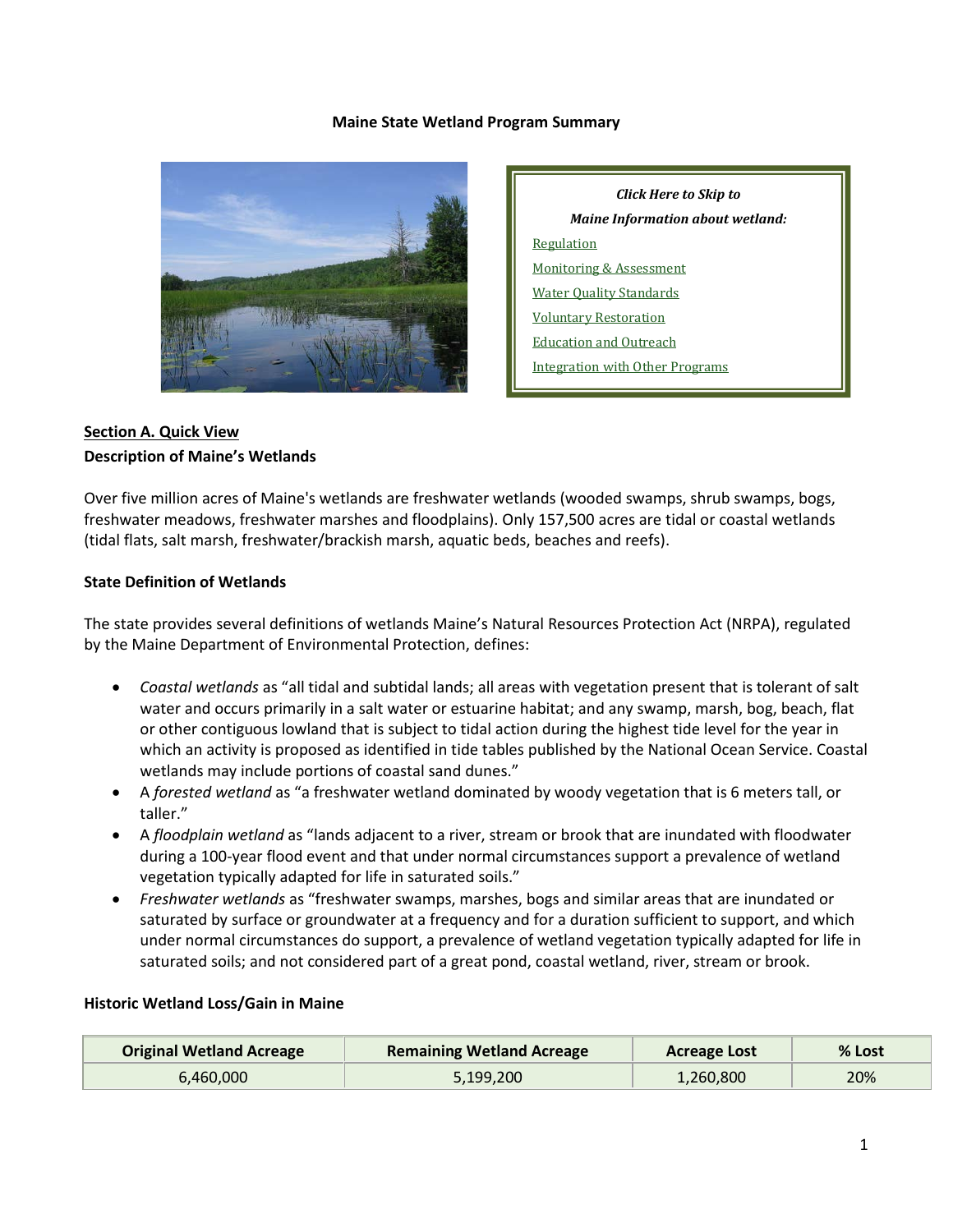## **Wetland Program Plan**

Maine has a current State Wetland Program Plan (2011-2016), which can be downloaded from: [http://water.epa.gov/type/wetlands/upload/me\\_wpp.pdf.](http://water.epa.gov/type/wetlands/upload/me_wpp.pdf) Participants in Maine's Wetland Program Plan include the Maine Department of Environmental Protection, Maine Department of Inland Fisheries and Wildlife, Maine Forest Services, Maine Land Use Planning Commission, the Maine Natural Areas Program, and the Former Maine State Planning Office.

| <b>State Funding for Management of Freshwater Wetlands (FY14)</b> |  |
|-------------------------------------------------------------------|--|
|                                                                   |  |

| <b>State Wetland</b>       | <b>Regulatory</b>    | <b>Monitoring and</b>     | <b>Wetland Water</b>     | Voluntary               |
|----------------------------|----------------------|---------------------------|--------------------------|-------------------------|
| <b>Management</b>          |                      | Assessment                | <b>Quality Standards</b> | <b>Restoration</b>      |
| <b>Program Area</b>        |                      |                           |                          |                         |
| <b>State Agency</b>        | Maine                | Maine DEP Biological      | Information not          | <b>Maine Department</b> |
|                            | Department of        | <b>Monitoring Program</b> | available                | of Agriculture,         |
|                            | Environmental        |                           |                          | Conservation and        |
|                            | Protection           |                           |                          | Forestry                |
| Source(s)                  | <b>State General</b> | No state funding;         | (See Monitoring          |                         |
|                            | Fund, DEP            | Supported by EPA          | and Assessment)          |                         |
|                            | licensing fees       | <b>Wetland Program</b>    |                          |                         |
|                            | and Coastal Zone     | <b>Development Grants</b> |                          |                         |
|                            | Program Funds;       |                           |                          |                         |
|                            | DEP - Licensing      |                           |                          |                         |
|                            | Fees                 |                           |                          |                         |
| <b>Amount</b>              | Information          | Information               | Information              | Information             |
|                            | Unavailable          | Unavailable               | Unavailable              | Unavailable             |
| <b>Number of</b>           | $^{\sim}$ 4.5 FTE    | 2 FTE dedicated to        | (See Monitoring          | Staff assist in field   |
| <b>Fulltime Equivalent</b> | (calculated as       | functions of wetland      | and Assessment)          | surveys for farmers     |
| Staff (FTE)                | approximately        | monitoring/assessment     |                          | seeking to install      |
|                            | 15% each of 30       | and Water Quality         |                          | ponds on their          |
|                            | FTE staff)           | <b>Standards</b>          |                          | property.               |

| <b>State Permitting Fees</b> | <b>YES</b>    | NO                                   |
|------------------------------|---------------|--------------------------------------|
| <b>Amount:</b>               |               | Division of Land Resource Regulation |
| Agency:                      | \$35-\$15,000 |                                      |

#### **No Net Loss/Net Gain Goal**

In recognition of the important roles of wetlands in our natural environment, Maine's Board of Environmental Protection supports the nation-wide goal of no net loss of wetland functions and values. The state recognizes that a loss in wetland functions and values may not be avoided in every instance.

#### **Innovative Features and New Programs/Initiatives**

• Maine's In Lieu Fee (ILF) Program provides permit applicants with another option to traditional permitteeresponsible compensation projects. The ILFP is a voluntary program that allows entities impacting natural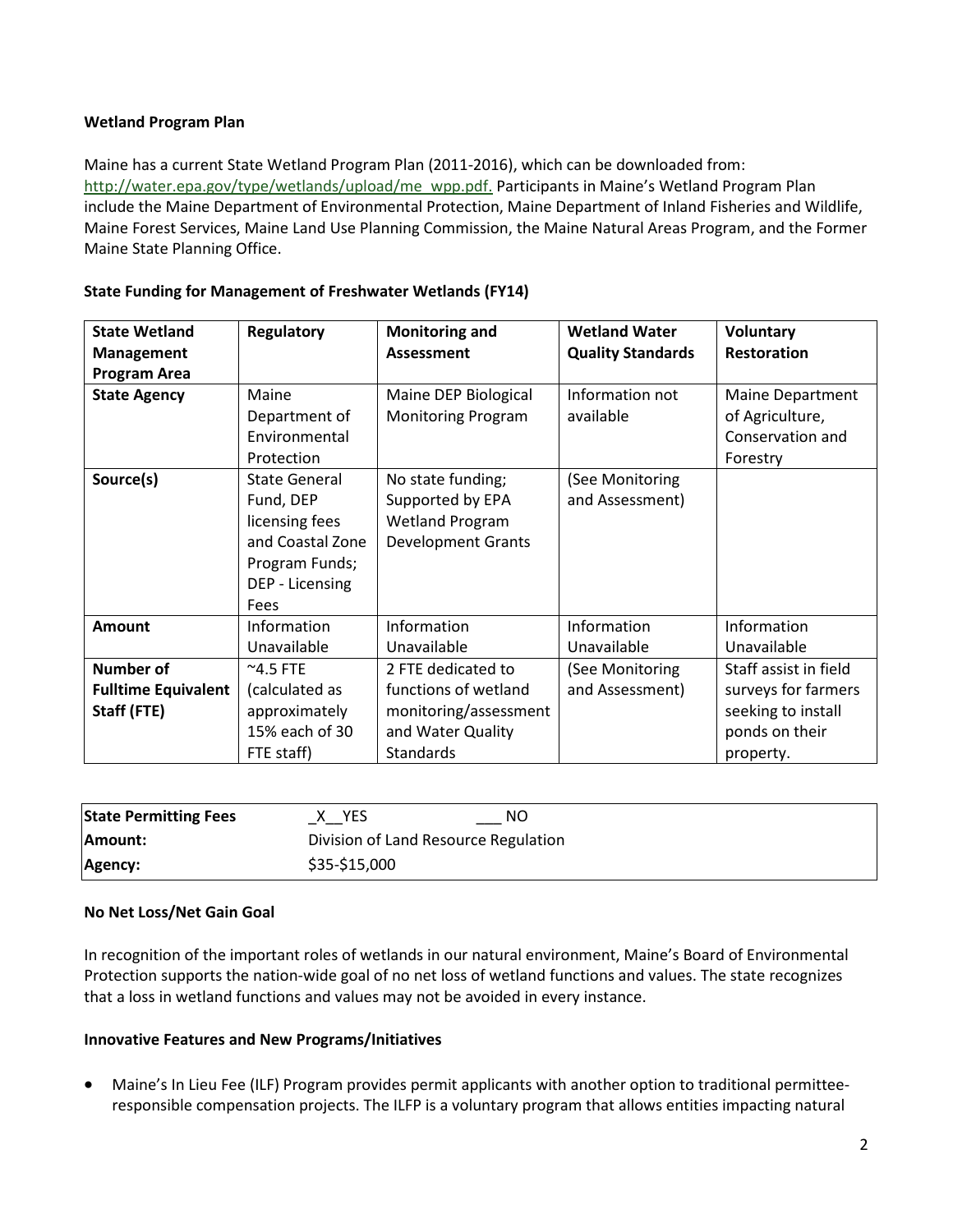resources, primarily wetlands, to make a payment directly to the MDEP as an alternative to the traditional mitigation process. Fees collected by MDEP are deposited into funds allocated to specific biophysical regions in which the impacts occurred. For more information: [http://www.maine.gov/dep/land/nrpa/ILF\\_and\\_NRCP/ILF/fs-in-lieu.pdf](http://www.maine.gov/dep/land/nrpa/ILF_and_NRCP/ILF/fs-in-lieu.pdf)

• Maine's Interagency Stream Connectivity Work Group works to address the challenges o restoring Maine's aquatic habitats. For more information: [http://atlanticsalmonrestoration.org/groups/stream](http://atlanticsalmonrestoration.org/groups/stream-connectivity-work-group)[connectivity-work-group](http://atlanticsalmonrestoration.org/groups/stream-connectivity-work-group) 

# **Models and Templates**

## **Maine Significant Vernal Pool Habitat Rules**

<http://www.maine.gov/dep/land/nrpa/vernalpools/>

## <span id="page-2-0"></span>**Section B. Regulation**

## **How are wetlands regulated in the State of Maine?**

The state of Maine has a state wetland permitting program under Maine's 1988 Natural Resources Protection Act (NRPA), which establishes state regulatory authority over wetlands. Chapter 310 regulates wetlands. The state's §401 certification process is part of this program, which is coordinated by the Maine Department of Environmental Protection (DEP). Maine communities regulate wetlands under the home rule provisions of the Maine Constitution and under Maine's Municipal Shoreland Zoning statute which gives authority to local government to regulate non-forested wetlands greater than ten acres in size. The state and federal governments have developed cooperative arrangements that streamline the permitting process for activities affecting wetlands:

- For activities affecting coastal wetlands the state and federal government retain full permitting over all wetlands of any size.
- For activities involving freshwater wetlands, the state and federal governments have developed a reduced permitting process, based on the size of the alteration in the wetland, rather than the size of the wetland itself.

Under this program, applicants file a permit application with the Maine Department of Environmental Protection (DEP). DEP then coordinates the screening and review of all applications with all other state and federal agencies. Since the federal agencies participate in the process, they maintain the authority to deny a permit or to require restrictions consistent with federal law.

Permit-by-Rule regulations (Chapter 305) apply to certain activities covered under the Natural Resources Protection Act (NRPA). The regulations identify activities taking place in or adjacent to wetlands and waterbodies that should not significantly affect the environment if carried out according to the standards contained in the regulations. A person proposing to do work that qualifies for Permit-by-Rule is required to file notice with the Department of Environmental Protection (DEP) instead of preparing an individual permit application.

Unless "significant wetlands" are involved, the DEP must process applications for projects that will affect less than 15,000 square feet of a wetland area within 30 days. For projects that will affect between 15,000 square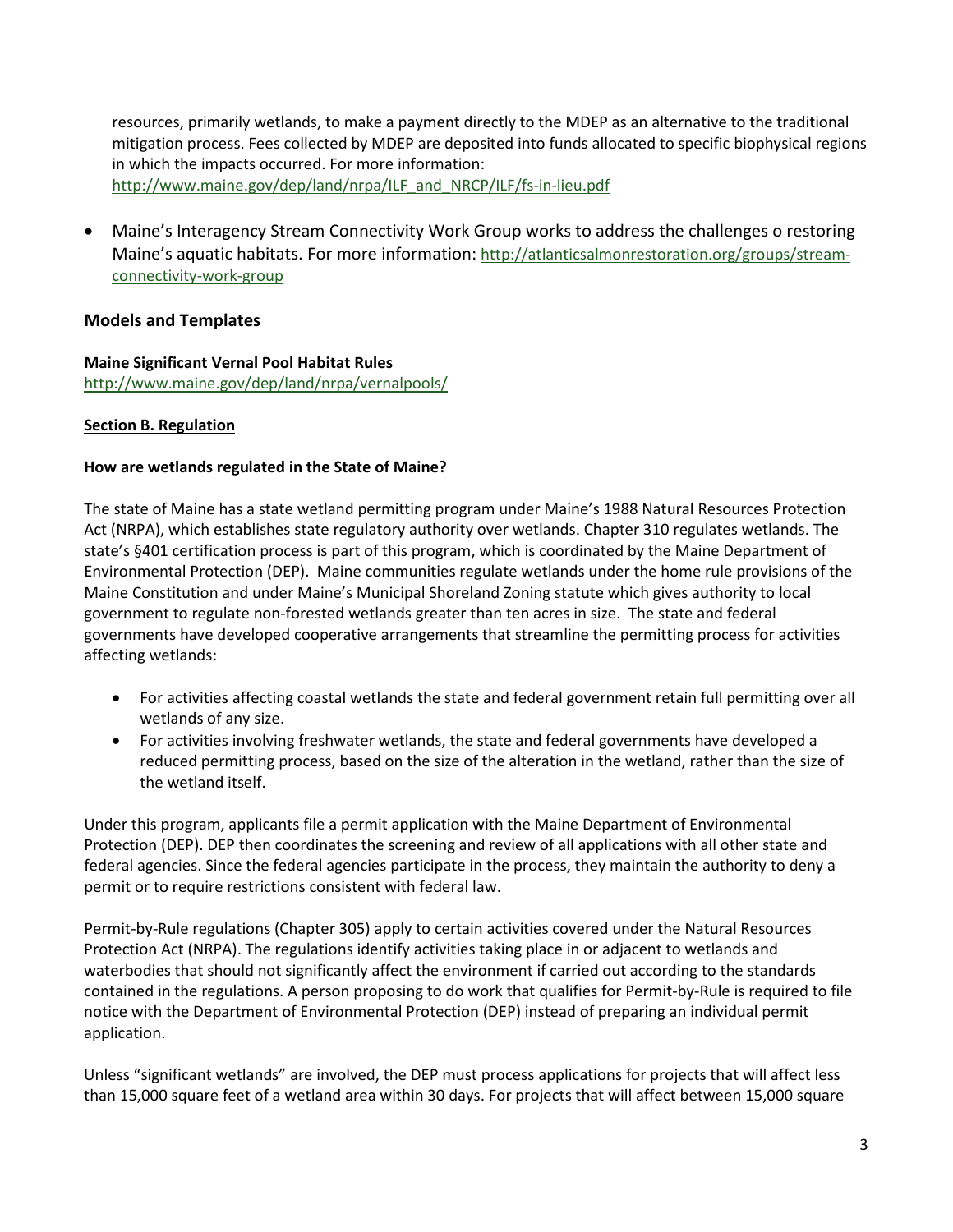feet and one acre of wetland area processing must be completed within 60 days. Maine defines "significant wetlands" as wetlands that:

- are within 250 feet of a coastal wetland or a great pond;
- are within 25 feet of a river, stream or brook;
- contain 20,000 square feet or more (approximately  $\frac{1}{2}$  acre) of open water and/or emergent vegetation under normal circumstances;
- are in a floodplain;
- contain significant wildlife habitat (as defined; some are explicitly identified in the law); and/or
- consist of peatland.

#### **Wetland Delineation**

| <b>Delineation Method</b>  | Yes | No | <b>Description</b>                                |
|----------------------------|-----|----|---------------------------------------------------|
| Use State's Own            |     | v  |                                                   |
| Delineation Method         |     |    |                                                   |
| Use Corp '87 Manual        |     |    | However, the state does not conduct delineations. |
| <b>Regional Supplement</b> |     |    | Delineations are done by constants.               |
| Other                      |     | v  |                                                   |

## **Evaluation Methodology**

Maine uses whatever evaluation methodologies are acceptable to the Corps. Functional assessments are still several years from being ready for use in the state. For the ILF program, compensation ratios are mostly built on acreage (rather than functions and values). The state does have provisions that allow it to increase mitigation ratios if the site is of high value.

#### **Exempted Activities**

Maine's exemptions are similar to the federal exemptions, but slightly less restrictive:

- Projects affecting less than 4,300 square feet (approximately 1/10 of an acre) of wetland area, as long as the affected area is not within a shoreland zone (based on Municipal Shoreland Zoning Act requirements), is not peatland, does not contain 20,000 sq.ft. of open water or emergent vegetation, maintains a setback of at least 25 feet from all other natural resources, and constitutes a single, complete project;
- Forest management activities in forested wetlands only, including associated road construction or maintenance, and conducted under specific restrictions as defined in the NRPA;
- Normal farming activities such as the clearing of vegetation for agricultural purposes (if there is no alteration of land topography) including: plowing, seeding, cultivating, minor drainage and harvesting; construction or maintenance of farm or livestock ponds or irrigation ditches; maintenance of drainage ditches; and construction or maintenance of farm roads; and
- Activities adjacent to a freshwater wetland unless the wetland contains either peatlands or at least 20,000 square feet of marsh vegetation or open water, (excluding artificial ponds or impoundments unless they are alterations of other protected resources such as streams).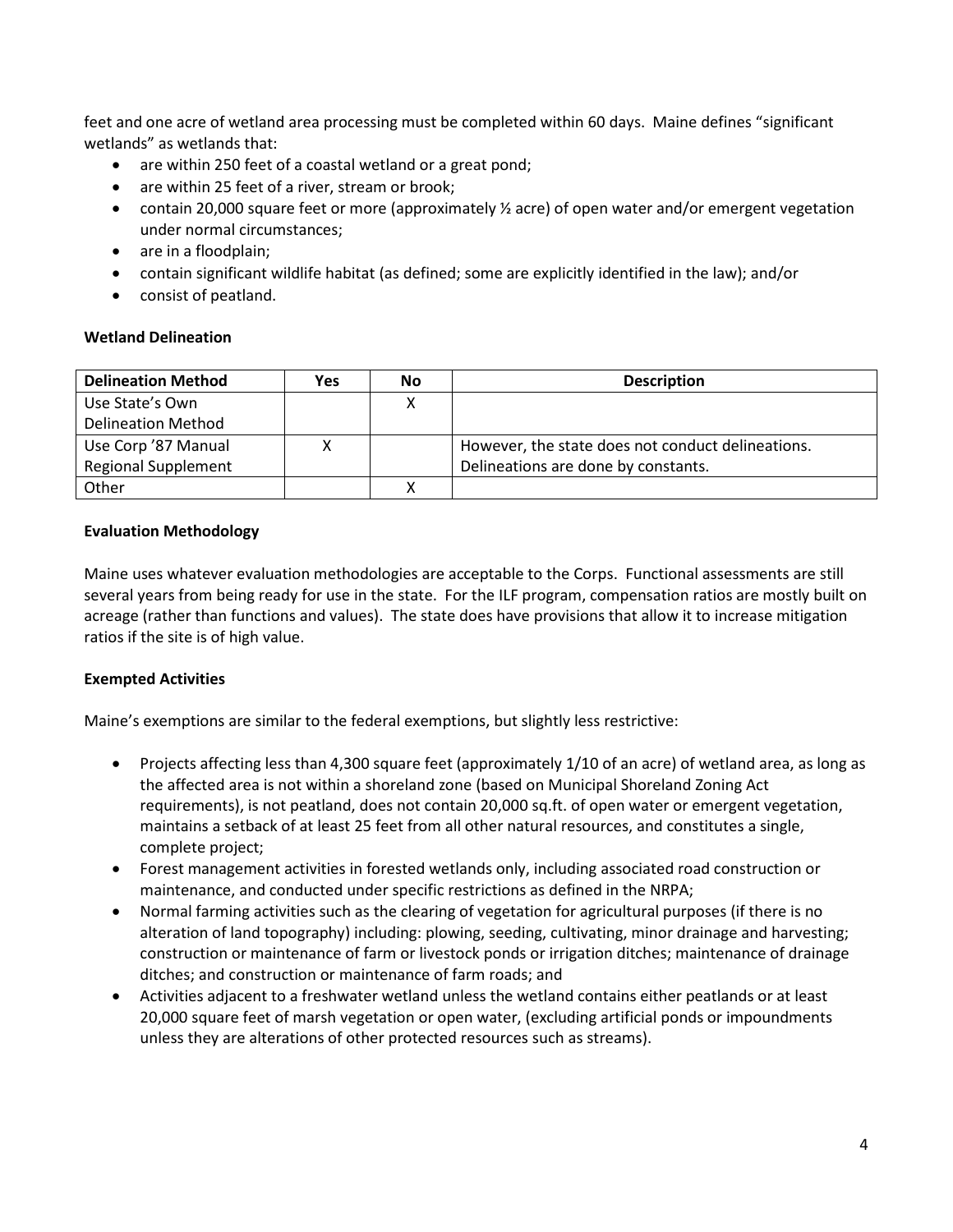## **Special Provisions for Agriculture and Forestry**

Provisions are comparable to federal for agriculture. However, the state has additional silviculture exemptions that apply to forested and harvested forested wetlands (see above).

## **Penalties and Enforcement**

The Maine Department of Environmental Protection (DEP) can issue fines of \$100-\$10,000 per day for violations, with a few provisions for fines up to \$25,000.

## **Permit Tracking**

MDEP has a permit tracking database. The MDEP's system tracks permit applications back to 1968. There is also a state tracking system for resources regulated under the NRPA, including data on wetland loss, mitigation as it is reported annually, project locations, and impacts, as well as all monitoring and restoration data over a period of five years. A third database tracks compliance and enforcement for the state's resources. Staff inspections and site visits are part of each of the systems. Efforts are being made to integrate these three databases.

#### **State General Permit (PGP or SPGP for 404)**

| <b>Maine</b>    | Yes | No | <b>Detail</b> |
|-----------------|-----|----|---------------|
| <b>Regional</b> |     |    |               |
| Statewide       | ,,  |    |               |

## **Assumption of Section 404 Powers**

| <b>Maine</b>                  | Yes | Νo | <b>Detail</b>            |
|-------------------------------|-----|----|--------------------------|
| <b>Have Assumption</b>        |     |    |                          |
| <b>Applied for Assumption</b> |     |    |                          |
| <b>Explored Assumption</b>    |     |    | Informally only in 1995. |

#### **Joint Permitting**

Maine has a joint permit application with the Corps.

## **Special Area Management Plans and Advanced Identification Plans**

There are two Maine towns with Special Area Management Plans (SAMPs) for vernal pools. These are related to wildlife protections (wading bird habitat and shoreland bird feeding and roosting habitat). Even if no impacts will be made to the vernal pool, there must be no impact within 250 feet of it.

#### **Buffer Protections**

Maine may require a permit for impacts within 75-feet of a wetland (adjacency). However, these determinations are made on a case-by-case basis. If a permit is not required under Maine law, impacts may take place right down to the edge of the wetland.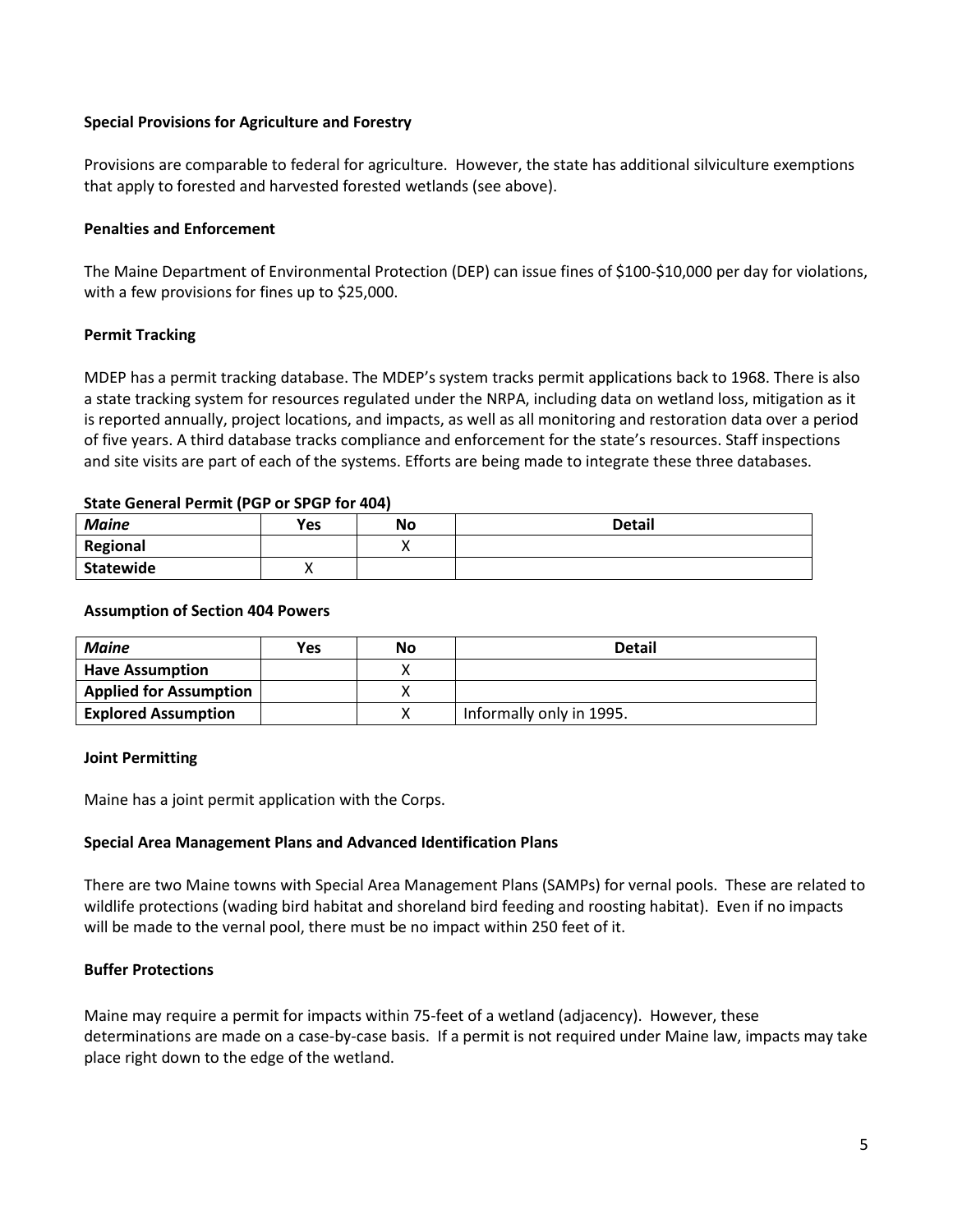## **Mitigation Policy**

Maine has extensive compensatory wetland mitigation guidelines, policies and regulations. Compensation is required to off-set an adversely affected resource function with a function of equal or greater value. The goal of compensation is to achieve no net loss of resource functions and values. The MDEP or the Corps may require that the compensation include the design, implementation and maintenance of a permittee-responsible compensation project or, in lieu of such a project, may allow the applicant to purchase credits from a mitigation bank or to pay a compensation fee (ILF). State rules and federal regulations recognize that ILF programs may be an environmentally preferable mitigation option based on several factors. Compensation requirements are laid out in detail in the following document:

[http://www.nae.usace.army.mil/Portals/74/docs/regulatory/Mitigation/ILFP\\_ME.pdf](http://www.nae.usace.army.mil/Portals/74/docs/regulatory/Mitigation/ILFP_ME.pdf)

## **Mitigation Tracking**

The MDEP's tracks data on wetland mitigation as it is reported annually, project locations, and impacts.

## **Additional Regulatory Links:**

- Maine's Natural Resources Protection Act (NRPA) *Protected natural resources* are coastal sand dune systems, coastal wetlands, significant wildlife habitat, fragile mountain areas, freshwater wetlands, great ponds and rivers, streams or brooks. The law is focused on "protected natural resources". A permit is required when an "activity" will be located in, on or over any protected natural resource, or located adjacent to (A) a coastal wetland, great pond, river, stream or brook or significant wildlife habitat contained within a freshwater wetland, or (B) certain freshwater wetlands. See [38 MRSA 480-B](http://www.mainelegislature.org/legis/statutes/38/title38sec480-B.html) for statutory definitions.
- Maine Permit-by-Rule Webpage: <http://www.maine.gov/dep/land/nrpa/ip-pbr.html>
- Maine's Wetland and Waterbodies Protection DEP Agency Rules are outlined in Chapter 310: <http://www.maine.gov/dep/water/rules/index.html>

#### <span id="page-5-0"></span>**C. Wetland Monitoring and Assessment**

#### **Agency Responsible for Wetland Monitoring and Assessment**

Monitoring and assessment is undertaken by the Maine Department of Environmental Protection. In 1998, the MDEP began developing a biological monitoring and assessment protocols for freshwater wetlands. Wetland monitoring and assessment is integrated with the Biological Monitoring Program for rivers and streams, which is part of the MDEP's overall water quality assessment program. The program conducts statewide biological monitoring and assessment on a five-year rotating basin schedule.

#### **Mapping/Inventory**

The MDEP Biological Monitoring Program relies primarily on National Wetland Inventory Maps and aetrial imagery for wetland monitoring and assessment.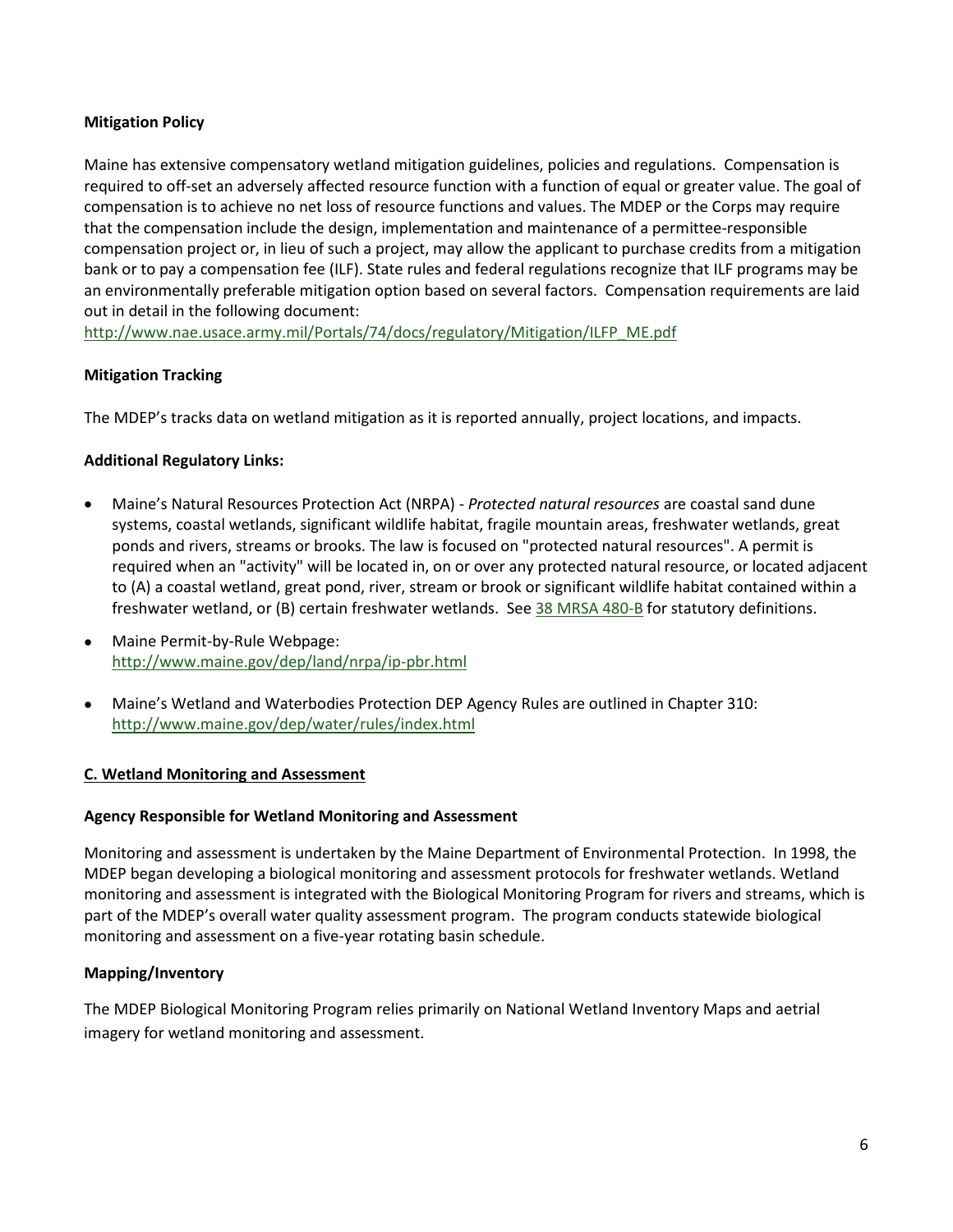## **State Wetland Mapping Information Portal**

Maine's Biological Monitoring Program displays its sampling locations and provides select biological, physical and chemical data to the public via Google Earth. All sampling sites are displayed, including general location information. Complete sampling data may not be available for every site for every year sampled, due to sample processing time and internal QA/QC procedures. To link to the portal, go to: <http://www.maine.gov/dep/water/monitoring/biomonitoring/data.htm>

## **Wetland Classification and Assessment**

The state relies on the Cowardin classification system. Wetland monitoring and assessment protocols are documented in an EPA-approved Quality Assurance Project Plan (QAPP), including standard operating procedures available on Maine's Biological Monitoring Program webpages.

Maine DEP's Biological Monitoring Program has established a widely distributed set of monitoring sites in freshwater wetlands

[\(http://www.maine.gov/dep/water/monitoring/biomonitoring/sampling/bugs/wetlands.htm\)](http://www.maine.gov/dep/water/monitoring/biomonitoring/sampling/bugs/wetlands.htm)

Sampling Wetland Algae <http://www.maine.gov/dep/water/monitoring/biomonitoring/sampling/algae/wetlands.htm>

Monitoring and Assessment Methods <http://www.maine.gov/dep/water/monitoring/biomonitoring/material.html>

#### **Statewide Monitoring Plan**

The State of Maine has a Comprehensive Surface Water Ambient Water Quality Monitoring and Assessment Strategy that includes the monitoring of wetlands. The plan employs a five-year rotational basin approach (5 regions/basins). The plan will be updated in the near future.

#### **Overall Wetland Gain and Loss Tracking System**

There is no overall wetland gain and loss tracking system. Maine DEP has a tracking system for resources regulated under the NRPA, including data on wetland loss.

#### **Maine's wetland monitoring and assessment program has the following characteristics:**

| Level | None | Level 1 | Level 2 | Level 3 |
|-------|------|---------|---------|---------|
| Maine |      |         | $\cdot$ |         |

| Type  | None | IBI | Condition*         | Functional** |
|-------|------|-----|--------------------|--------------|
| Maine |      |     | Λ                  |              |
|       |      |     | Maine's            |              |
|       |      |     | biomonitoring tool |              |

\*The Biological Monitoring Program assesses wetland condition using a statistical model for

macroinverterbrates to predict attainment with aquatic life criteria. A similar model for algae is under development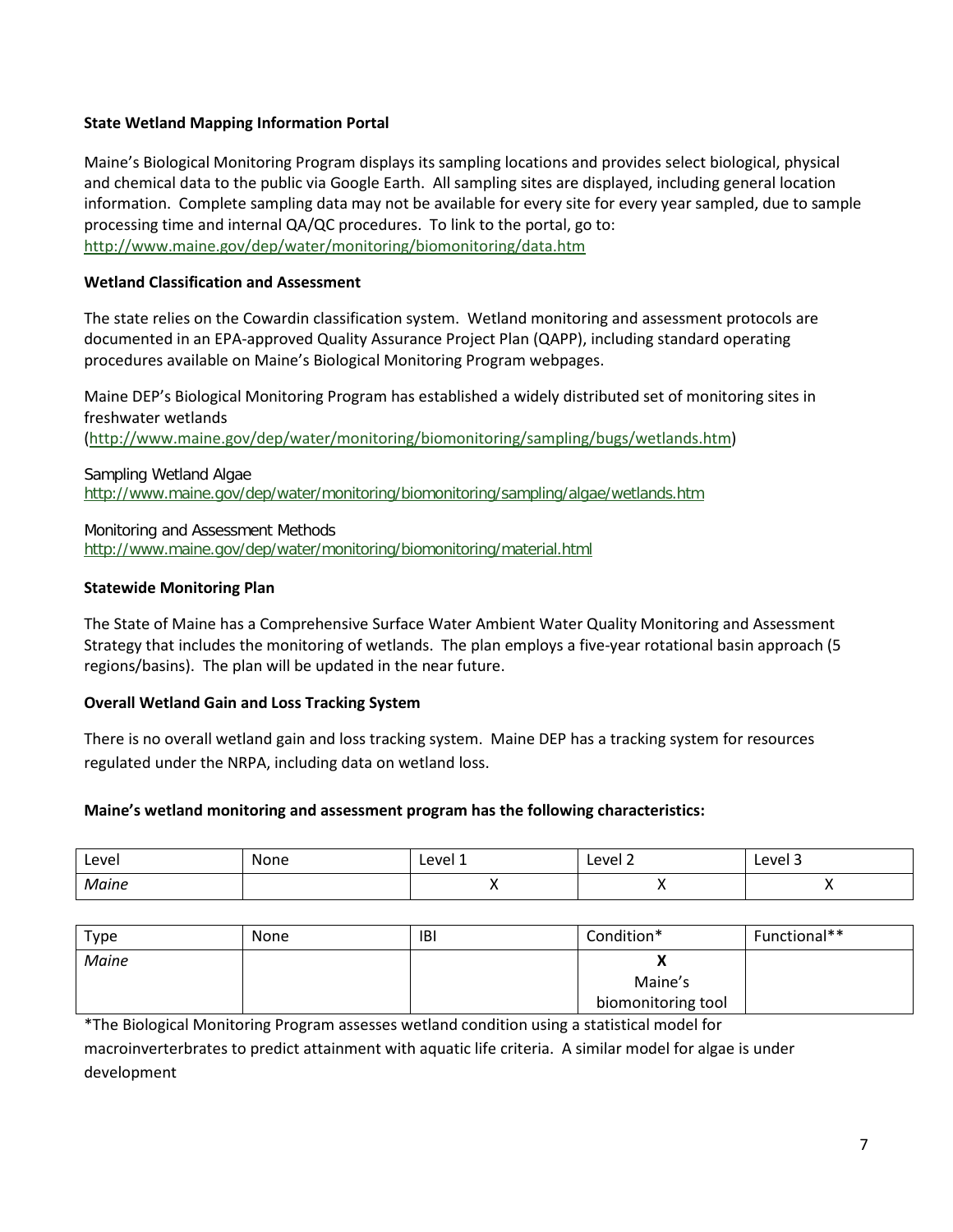\*\*Functional assessments are not performed by Maine DEP Biological Monitoring Program. However, they may be required for permitting under NRPA. Under such circumstances, they are performed by consultants (see Regulatory Section above).

| Freguency | None | <b>Project Specific</b> | Ongoing              |
|-----------|------|-------------------------|----------------------|
| Maine     |      |                         |                      |
|           |      |                         | (Reliant on EPA      |
|           |      |                         | successional grants) |

#### **National Wetland Condition Assessment (NWCA) Participation**

| <b>NWCA Study Type</b>             | Yes | No |
|------------------------------------|-----|----|
| <b>National Study</b>              |     |    |
| <b>State Intensification Study</b> |     |    |

#### <span id="page-7-0"></span>**D. Water Quality Standards**

## **Wetland Water Quality Standards**

| <b>Type</b>                                                                                                                     | <b>None</b> | <b>Use Existing</b><br><b>WQ Standards</b> | <b>In Process</b>         | <b>Adopted</b>            | <b>Future</b><br><b>Direction</b>                                                           |
|---------------------------------------------------------------------------------------------------------------------------------|-------------|--------------------------------------------|---------------------------|---------------------------|---------------------------------------------------------------------------------------------|
| Wetland-<br>specific<br><b>Designated</b><br><b>Uses</b>                                                                        |             | $\boldsymbol{\mathsf{x}}$                  |                           |                           |                                                                                             |
| <b>Narrative</b><br>criteria in the<br>standards to<br>protect<br>designated<br>wetland uses                                    |             | X                                          | $\boldsymbol{\mathsf{x}}$ |                           | MDEP developing<br>wetland-specific<br>water quality<br>standards and<br>criteria for Maine |
| <b>Numeric</b><br>criteria in the<br>standards<br>based on<br>wetland type<br>and location to<br>protect the<br>designated uses |             | X                                          | $\boldsymbol{\mathsf{x}}$ |                           | MDEP developing<br>wetland-specific<br>water quality<br>standards and<br>criteria for Maine |
| Anti-<br>degradation<br>policy includes<br>wetlands                                                                             |             |                                            |                           | $\boldsymbol{\mathsf{x}}$ | Maine's A-D Policy<br>explicitly includes<br>wetlands                                       |

*Detail:* Maine has not adopted water quality standards that are specific to wetlands; however, MDEP's Division of Environmental Assessment is currently developing wetland-specific water quality standards and criteria for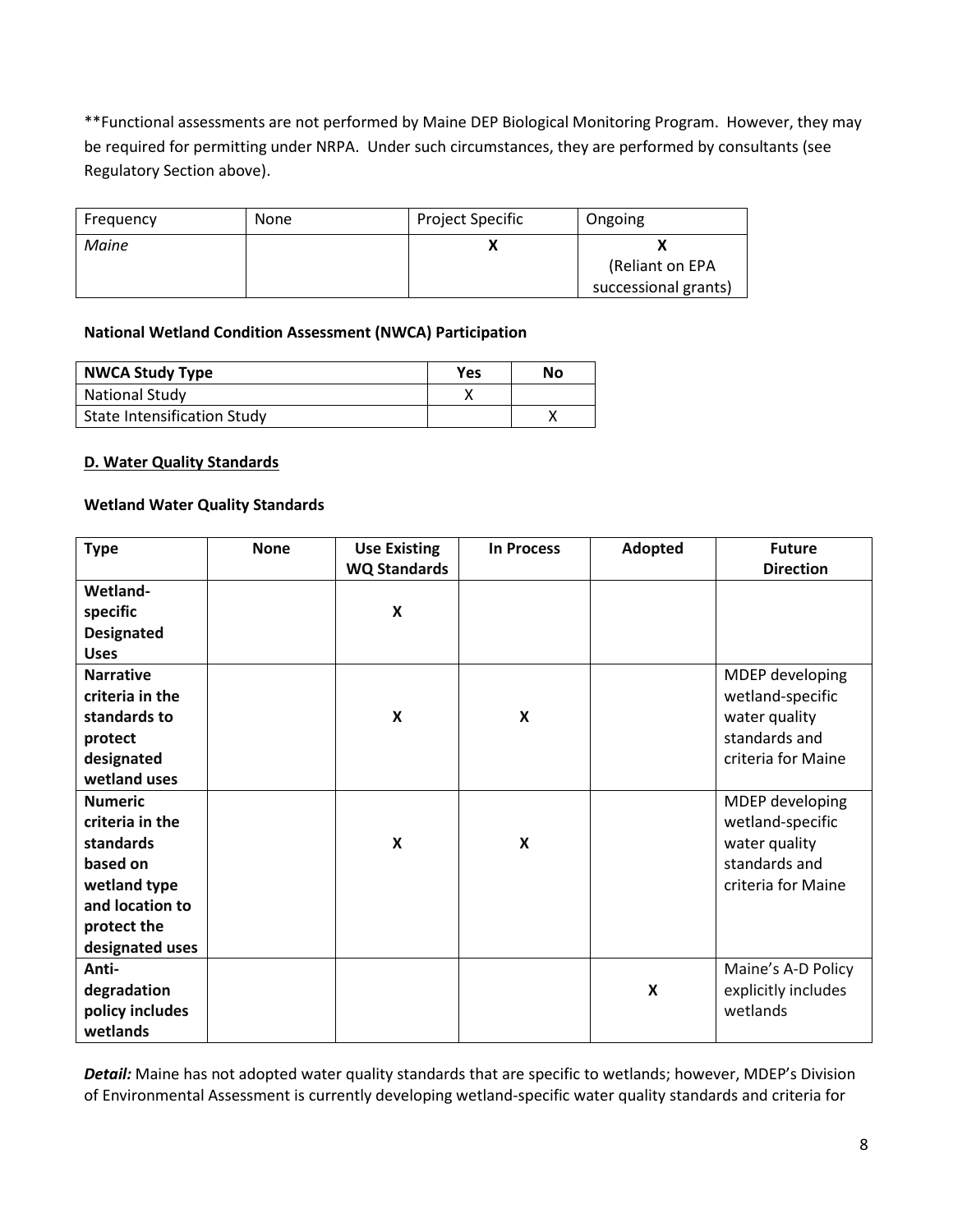Maine. At present, the state's water quality standards apply to all "waters of the state," which include wetlands. Standards are narrative, chemical, and biological in nature. The state is still in the process of developing criteria.

## <span id="page-8-0"></span>**E. Voluntary Wetland Restoration**

| <b>Type of Work</b>             | <b>YES</b>            | <b>NO</b> | <b>Description</b>                                           |
|---------------------------------|-----------------------|-----------|--------------------------------------------------------------|
| Fund Wetland Restoration (may   |                       | X         |                                                              |
| include easement agreements)    |                       |           |                                                              |
| <b>Private Land Restoration</b> |                       | X         |                                                              |
| <b>Public Land Restoration</b>  |                       | x         |                                                              |
| <b>Technical Assistance</b>     |                       | X         |                                                              |
| Tax Incentives                  |                       | X         | Ad hoc only from Maine Department of Agriculture,            |
|                                 |                       |           | <b>Conservation and Forestry</b>                             |
| Other                           | Χ                     |           | The state reviews applications that come in                  |
| Other                           | X                     |           | MDEP assists in field surveys for farmers seeking to install |
|                                 |                       |           | ponds on their property                                      |
| Other                           | $\tilde{\phantom{a}}$ |           | Provision for zoning land for conservation (not statewide)   |

#### **Types of Wetland Restoration Work Funded by the State:**

*Detail:*Maine has not instituted a formal restoration program, nor does it formally provide technical support or outreach to landowner or coordinate with USDA on restoration projects. **Restoration occurs for mitigation projects through the state's in lieu fee program.**

## **Voluntary Wetland Restoration Program Components**

| <b>Wetland Restoration Efforts</b>                                                                                 | Nothing in<br>the Works | <b>Planning</b> | In Progress | Mature/<br><b>Complete</b> |
|--------------------------------------------------------------------------------------------------------------------|-------------------------|-----------------|-------------|----------------------------|
| Program has a set of restoration<br>goals                                                                          | N/A                     |                 |             |                            |
| Coordinate with relevant<br>agencies that outline<br>restoration/protection goals and<br>strategies and timeframes | N/A                     |                 |             |                            |
| Developed multi-agency body to<br>coordinate restoration/<br>protection efforts                                    | N/A                     |                 |             |                            |
| Set restoration goals based on<br>agency objectives and available<br>information                                   | N/A                     |                 |             |                            |

## **Goals for Restoration Projects**

| Goal                               | Yes | No | <b>Description</b> |
|------------------------------------|-----|----|--------------------|
| No Net Loss                        | N/A |    |                    |
| Reverse Loss/Net Gain              | N/A |    |                    |
| Nonpoint Source Pollution (NPS)/WQ | N/A |    |                    |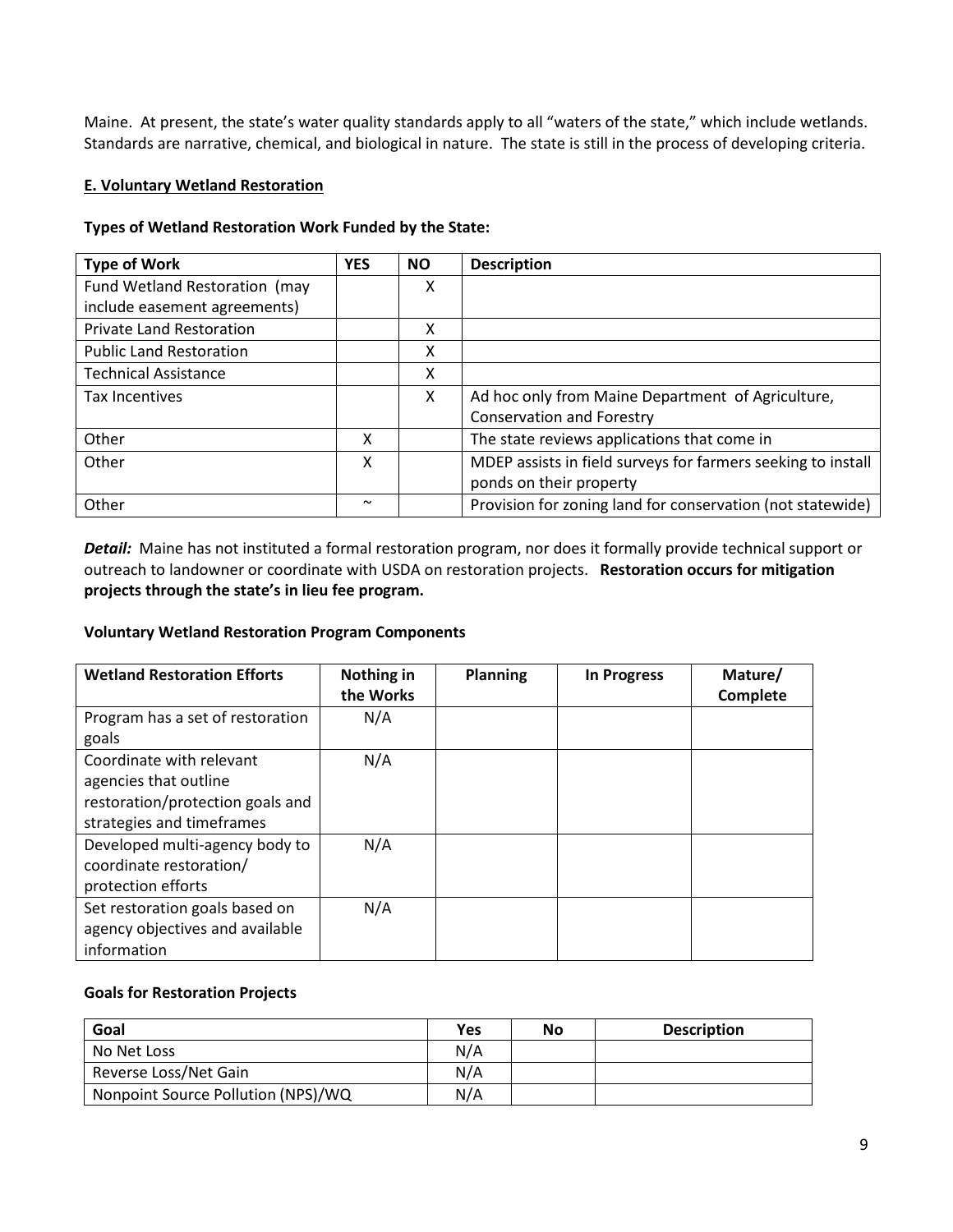| <b>Total Maximum Daily Load (TMDLs)</b> | N/A |  |
|-----------------------------------------|-----|--|
| Habitat                                 | N/A |  |
| <b>Coastal Protection</b>               | N/A |  |
| <b>Floodwater Protection</b>            | N/A |  |
| Groundwater                             | N/A |  |
| Other (Biodiversity)                    | N/A |  |

## **Landowner Guides and Handbooks to Assist with Voluntary Wetland Restoration Efforts**

#### <span id="page-9-0"></span>**Section F. Innovative and/or Highly Effective Education and Outreach**

None. The state has strong stream-related education and outreach programs (Stream Smart and stream connectivity work, but these do not include wetlands.

#### **Section G. Climate Change and Wetlands**

Maine incorporates wetland work with climate change, but not in the regulatory program. Wetlands are included in the state's 2010 climate change adaptation report, which addresses wetland-related issues. There is also ongoing work on issues related to sea level rise and coastal wetlands. Bond Question 6 was approved and funding from this bond is targeted primarily at culvert replacements, some of which are connected to wetland impacts and wetland restoration.

<span id="page-9-1"></span>

|  | <b>Section H. Integration</b> |
|--|-------------------------------|
|  |                               |

| <b>Program Area</b>       | Yes/No     | <b>Description of the Connection</b>                                |
|---------------------------|------------|---------------------------------------------------------------------|
| <b>NPDES/Stormwater</b>   | <b>YES</b> | Some overlap                                                        |
| 303(d)                    | <b>YES</b> | Wetlands are included if connected to a stream, lake, river or pond |
| 305(b) Reporting          | <b>YES</b> |                                                                     |
| <b>TMDL</b>               | Maybe      |                                                                     |
| Climate Change/           | <b>YES</b> |                                                                     |
| <b>Climate Resiliency</b> |            |                                                                     |
| <b>Land Use Planning</b>  | $\sim$     | Only at the local level                                             |
| Watershed                 | <b>YES</b> | Look at wetlands as sources and areas to protect                    |
| <b>Planning</b>           |            |                                                                     |
| Flood/Hazard              | Unknown    |                                                                     |
| <b>Mitigation</b>         |            |                                                                     |
| <b>Coastal Work</b>       | <b>YES</b> | Focus on coastal wetland impacts                                    |
| <b>Transportation</b>     | <b>YES</b> | Through mitigation banking work                                     |
| (DOT)                     |            |                                                                     |
| <b>Other</b>              | <b>YES</b> | Streams, buffers, mitigation                                        |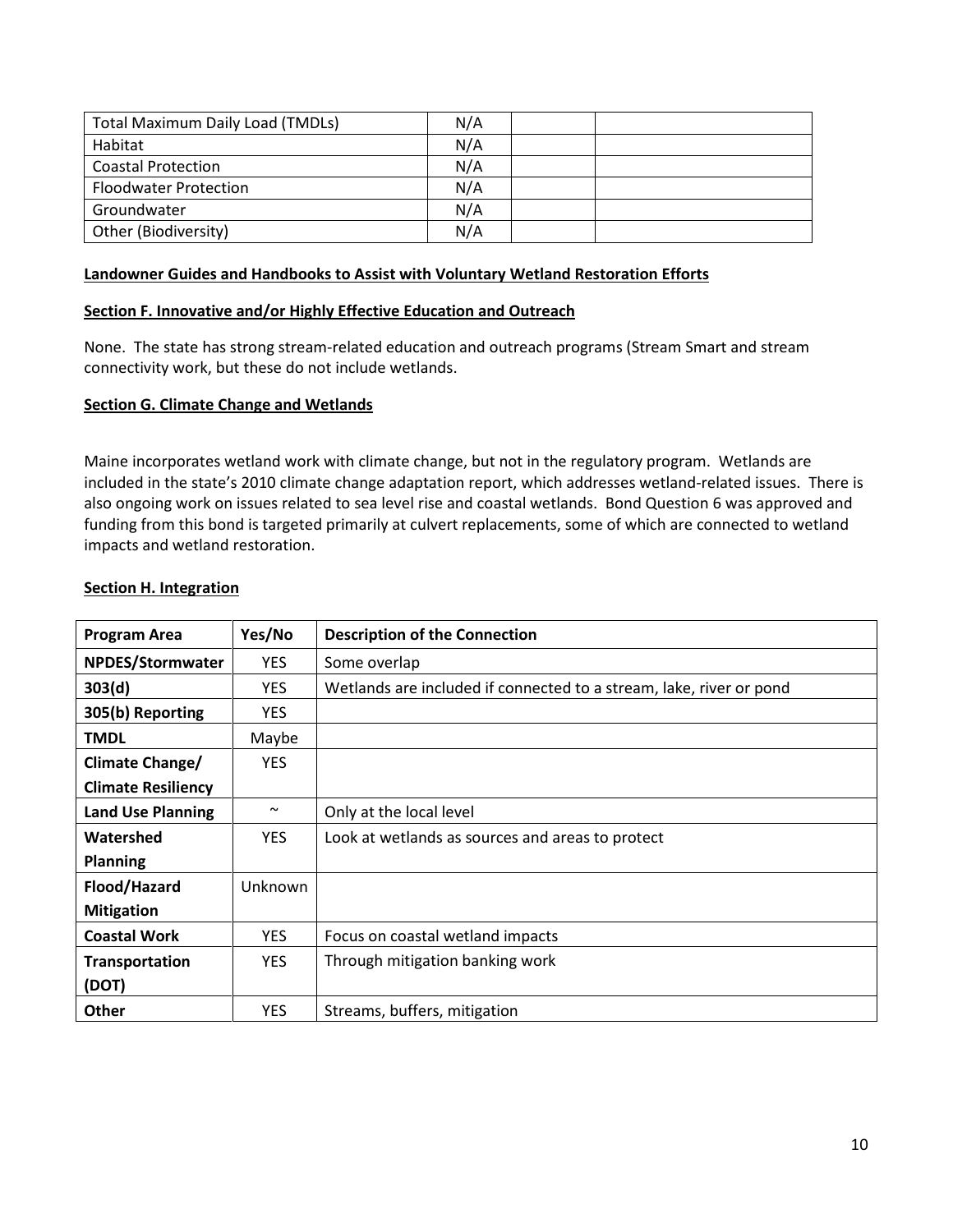## **State Wetland Program Continuum**

| <b>State of Maine</b>            |      | <b>Core Element</b><br>1: Regulation | <b>Core Element 2:</b><br><b>Monitoring &amp;</b><br><b>Assessment</b> | <b>Core Element 3:</b><br><b>Wetland Water</b><br>Quality<br><b>Standards</b> | <b>Core Element</b><br>4:<br><b>Voluntary</b><br><b>Restoration</b> |
|----------------------------------|------|--------------------------------------|------------------------------------------------------------------------|-------------------------------------------------------------------------------|---------------------------------------------------------------------|
| <b>Mature Stage</b>              | High | X                                    |                                                                        |                                                                               |                                                                     |
| <b>Working on Implementation</b> | ⋀    |                                      | x                                                                      |                                                                               |                                                                     |
| <b>Working on Developing</b>     |      |                                      |                                                                        | X                                                                             |                                                                     |
| <b>Early Stage</b>               | Low  |                                      |                                                                        |                                                                               | <b>No Program</b>                                                   |

## **State Wetland Contacts**

#### **Mike Mullen**

Maine Department of Environmental Protection State House Station #17 Augusta, ME 04333 (207) 446-1611 [Mike.mullen@maine.gov](mailto:Mike.mullen@maine.gov)

#### **Donald Witherill**

Watershed Management Maine Department of Environmental Protection State House Station #17 Augusta, ME 04333 [donald.t.witherill@maine.gov](mailto:donald.t.witherill@maine.gov) (207) 215-9751

#### **Jeanne DiFranco**

Maine Department of Environmental Protection 312 Canco Road Portland, ME 04103 (207) 699-8345 [Jeanne.l.difranco@maine.gov](mailto:Jeanne.l.difranco@maine.gov)

### **Useful Websites**

- 1. Maine Wetland Interagency Team
	- a) Maine Wetland Program Plan
		- [http://water.epa.gov/type/wetlands/upload/me\\_wpp.pdf](http://water.epa.gov/type/wetlands/upload/me_wpp.pdf)
- 2. Maine Department of Environmental Protection
	- a) Water Quality Bureau
		- i. Stormwater Program <http://www.maine.gov/dep/land/stormwater/index.html>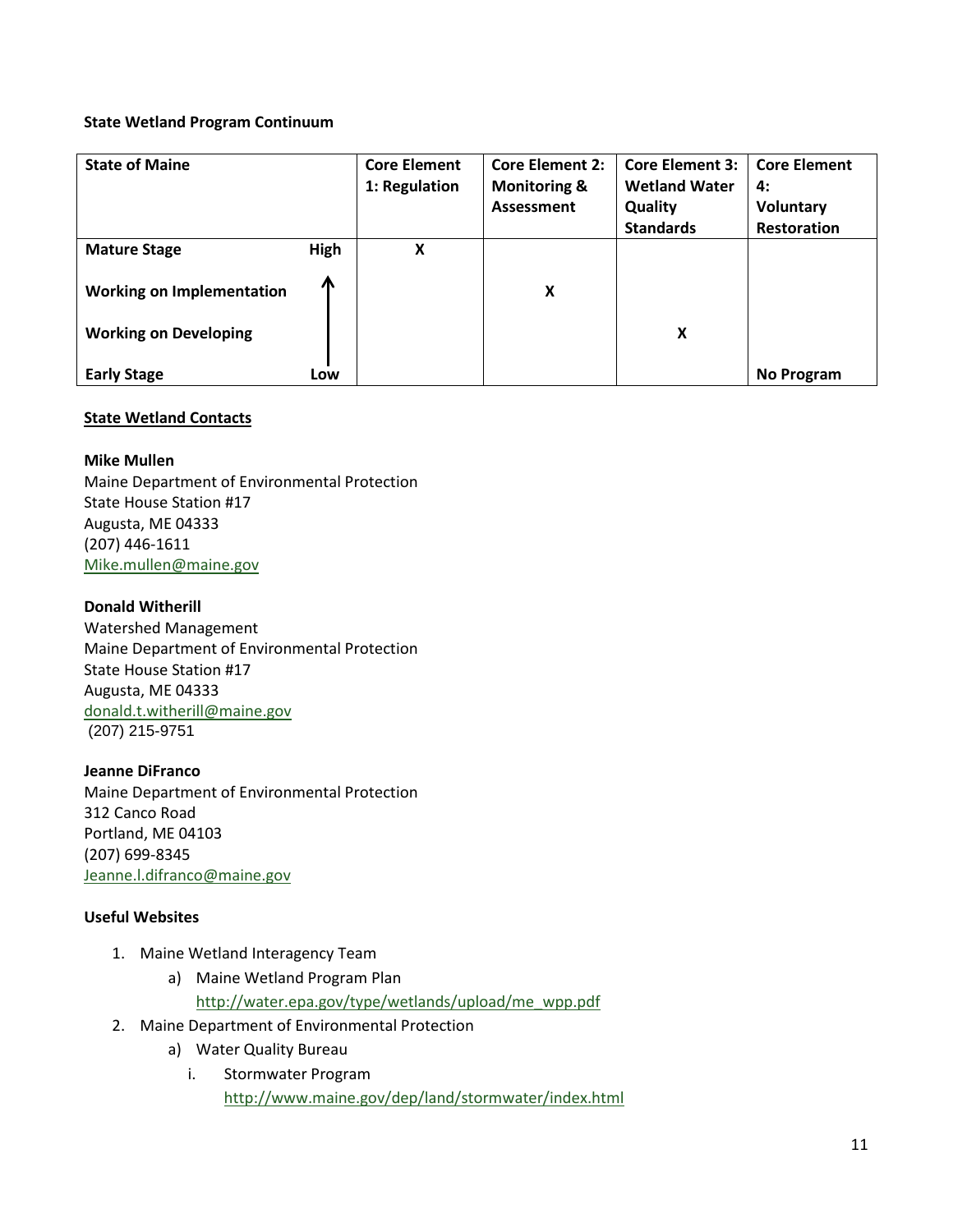- ii. Nonpoint Source (NPS) Pollution <http://www.maine.gov/dep/land/watershed/nps/index.html>
- iii. Monitoring & Reporting <http://www.maine.gov/dep/water/monitoring/index.html>
- iv. Biological Monitoring Program <http://www.maine.gov/dep/water/monitoring/biomonitoring/index.html>
- v. Watershed Management <http://www.maine.gov/dep/land/watershed/index.html>
- vi. Maine Estuaries and Coastal Waters <http://www.maine.gov/dep/water/coastal/index.html>
- vii. Wetlands <http://www.maine.gov/dep/water/wetlands/>
- viii. Rivers & Streams <http://www.maine.gov/dep/water/rivers-streams/index.html>
- ix. Lakes <http://www.maine.gov/dep/water/lakes/index.html>
- x. Groundwater <http://www.maine.gov/dep/water/groundwater/index.html>
- 3. Maine Department of Marine Resources <http://www.maine.gov/dmr/crd/hmo/Wetlands0.htm>
- 4. Maine Natural Resource Conservation Program <http://mnrcp.org/>
- 5. Maine Department of Inland Fisheries and Wildlife:
	- a. Bureau of Resource Management [http://www.maine.gov/ifw/bureaus\\_divisions/resource\\_management.htm](http://www.maine.gov/ifw/bureaus_divisions/resource_management.htm)
	- b. Lands Management Program [http://www.maine.gov/ifw/wildlife/land/department/lands\\_program.html](http://www.maine.gov/ifw/wildlife/land/department/lands_program.html)
- 6. Maine Department of Agriculture, Conservation and Forestry
	- a) Maine Natural Areas Program <http://www.maine.gov/doc/nrimc/mnap/index.html>
	- b) Maine Coastal Program <http://www.maine.gov/doc/nrimc/mcp/index.htm>

# **Federal Government Programs**

1. USDA Natural Resources Conservation Service Wetlands Reserve Program [http://www.nrcs.usda.gov/wps/portal/nrcs/detail/?navtype=SUBNAVIGATION&ss=161023&cid=STELPR](http://www.nrcs.usda.gov/wps/portal/nrcs/detail/?navtype=SUBNAVIGATION&ss=161023&cid=STELPRDB1082183&navid=105100000000000&pnavid=105000000000000&position=News&ttype=detail) [DB1082183&navid=105100000000000&pnavid=105000000000000&position=News&ttype=detail](http://www.nrcs.usda.gov/wps/portal/nrcs/detail/?navtype=SUBNAVIGATION&ss=161023&cid=STELPRDB1082183&navid=105100000000000&pnavid=105000000000000&position=News&ttype=detail)

# **Other Organization Wetland Programs**

1. The University of Southern Maine: Casco Bay Estuary Partnership